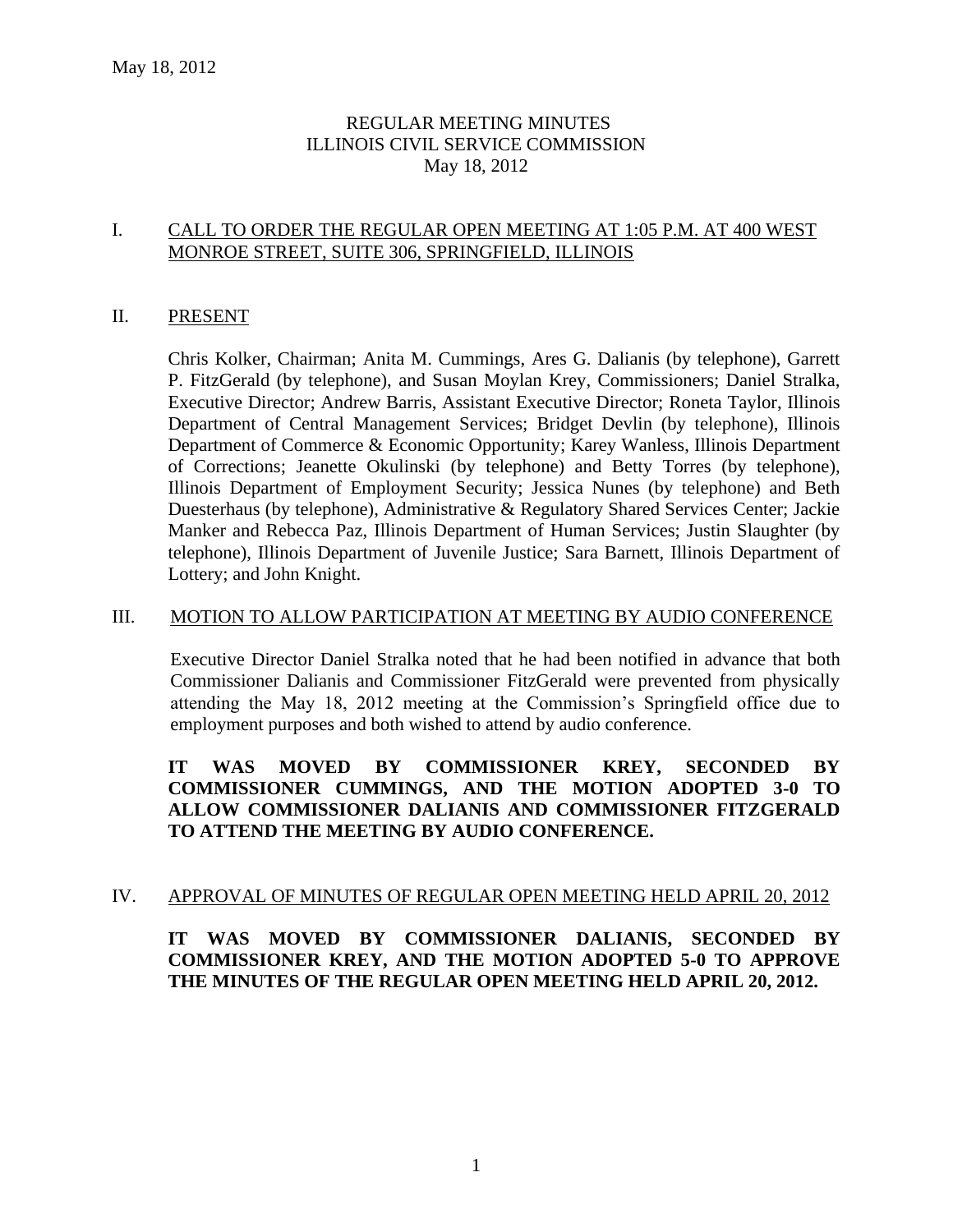# V. MOTION TO AMEND THE PREVIOUSLY ADOPTED MINUTES OF AUGUST 20, 2010

**IT WAS MOVED BY COMMISSIONER KREY, SECONDED BY CHAIRMAN KOLKER, AND THE MOTION ADOPTED 5-0 TO AMEND THE PREVIOUSLY ADOPTED MINUTES OF AUGUST 20, 2010 TO REFLECT THAT THE PROPOSED RESCISSIONS OF 4D(3) EXEMPTION FROM JURISDICTION B FOR ITEMS F1 AND F2 WERE GRANTED.**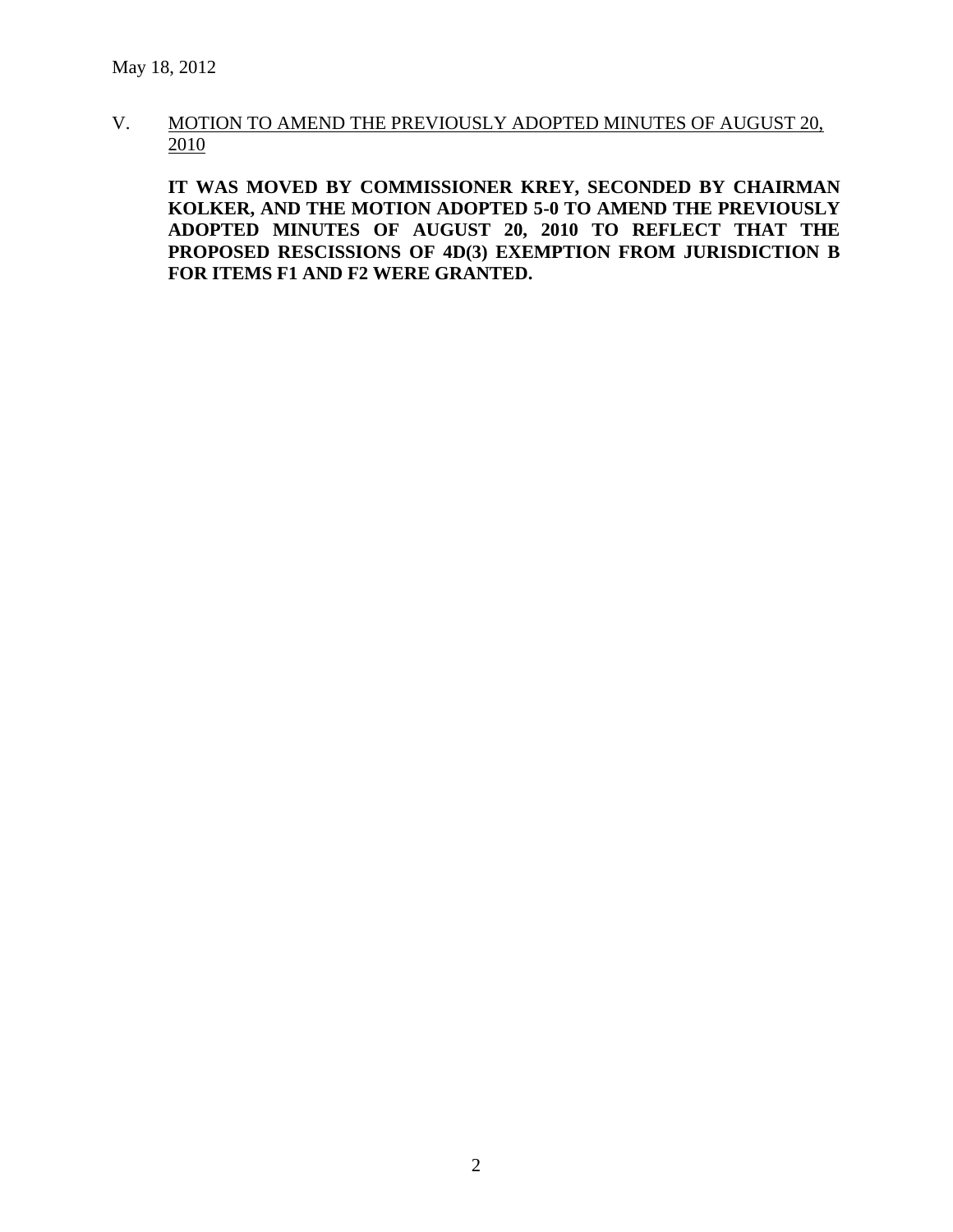#### VI. EXEMPTIONS UNDER SECTION 4d(3) OF THE PERSONNEL CODE

# A. Report on Exempt Positions from Illinois Dept. of Central Management Services

| <u>Agency</u> | Total<br><b>Employees</b> | Number of Exempt<br>Positions |
|---------------|---------------------------|-------------------------------|
|               |                           |                               |
|               |                           |                               |
|               |                           |                               |
|               |                           |                               |
|               |                           |                               |
|               |                           |                               |
|               |                           |                               |
|               |                           |                               |
|               |                           |                               |
|               |                           |                               |
|               |                           |                               |
|               |                           |                               |
|               |                           |                               |
|               |                           |                               |
|               |                           |                               |
|               |                           |                               |
|               |                           |                               |
|               |                           |                               |
|               |                           |                               |
|               |                           |                               |
|               |                           |                               |
|               |                           |                               |
|               |                           |                               |
|               |                           |                               |
|               |                           |                               |
|               |                           |                               |
|               |                           |                               |
|               |                           |                               |
|               |                           |                               |
|               |                           |                               |
|               |                           |                               |
|               |                           |                               |
|               |                           |                               |
|               |                           |                               |
|               |                           |                               |
|               |                           |                               |
|               |                           |                               |
|               |                           |                               |
|               |                           |                               |
|               |                           |                               |
|               |                           |                               |
|               |                           |                               |
|               |                           |                               |
|               |                           |                               |
|               |                           |                               |
|               |                           |                               |
|               |                           |                               |
|               |                           |                               |
|               |                           |                               |
|               |                           |                               |
|               |                           |                               |
|               |                           |                               |
|               |                           |                               |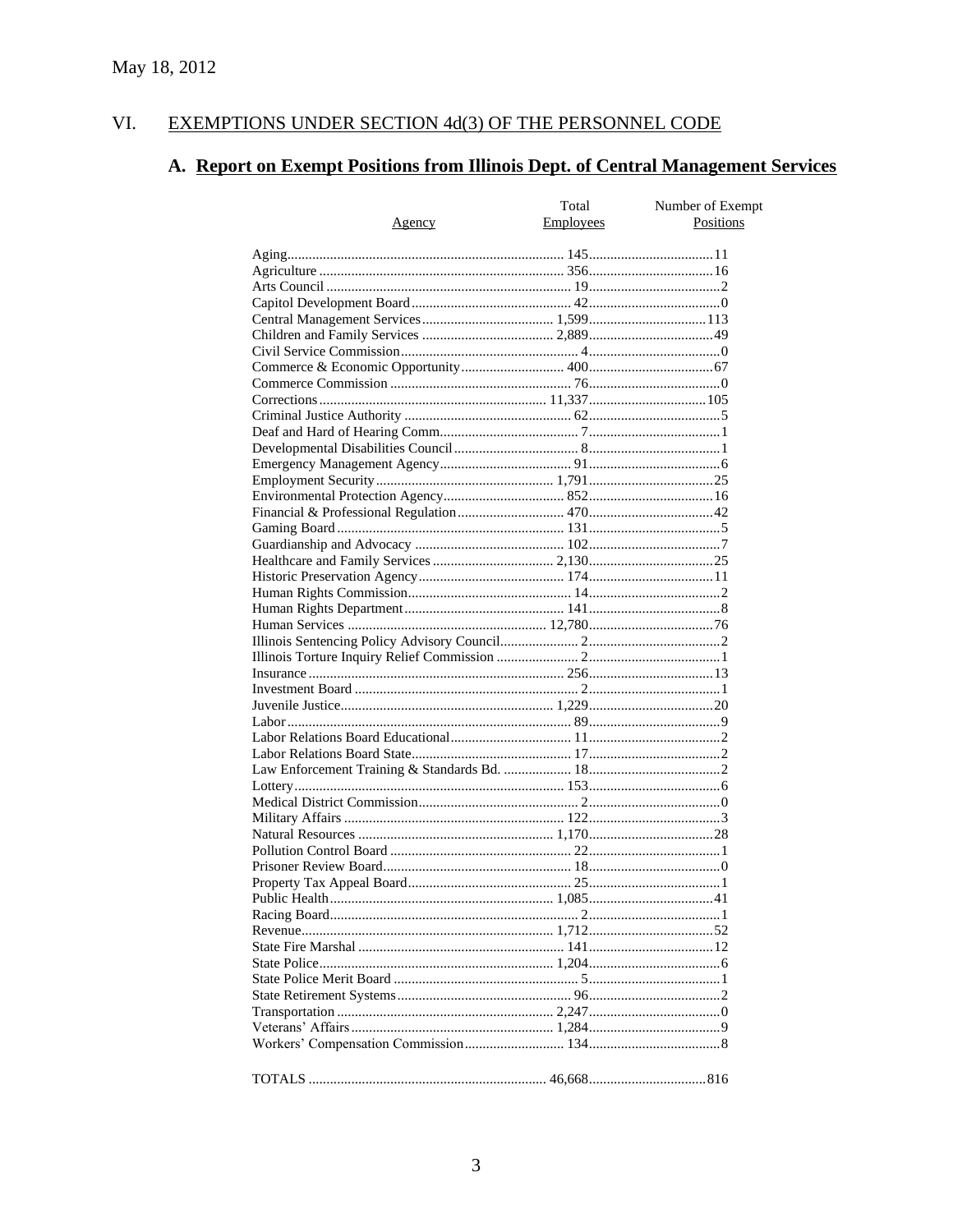### **B. Governing Rule – Section 1.142 Jurisdiction B Exemptions**

- a) The Civil Service Commission shall exercise its judgment when determining whether a position qualifies for exemption from Jurisdiction B under Section 4d(3) of the Personnel Code. The Commission will consider any or all of the following factors inherent in the position and any other factors deemed relevant to the request for exemption:
	- 1) The amount and scope of principal policy making authority;
	- 2) The amount and scope of principal policy administering authority;
	- 3) The amount of independent authority to represent the agency, board or commission to individuals, legislators, organizations or other agencies relative to programmatic responsibilities;
	- 4) The capability to bind the agency, board or commission to a course of action;
	- 5) The nature of the program for which the position has principal policy responsibility;
	- 6) The placement of the position on the organizational chart of the agency, board or commission;
	- 7) The mission, size and geographical scope of the organizational entity or program within the agency, board or commission to which the position is allocated or detailed.
- b) The Commission may, upon its own action after 30 days notice to the Director of Central Management Services or upon the recommendation of the Director of the Department of Central Management Services, rescind the exemption of any position that no longer meets the requirements for exemption set forth in subsection (a). However, rescission of an exemption shall be approved after the Commission has determined that an adequate level of managerial control exists in exempt status that will insure responsive and accountable administrative control of the programs of the agency, board or commission.
- c) For all positions currently exempt by action of the Commission, the Director of Central Management Services shall inform the Commission promptly in writing of all changes in essential functions, reporting structure, working title, work location, position title, position number or specialized knowledge, skills, abilities, licensure or certification.
- d) Prior to granting an exemption from Jurisdiction B under Section 4d(3) of the Personnel Code, the Commission will notify the incumbent of the position, if any, of its proposed action. The incumbent may appear at the Commission meeting at which action is to be taken and present objections to the exemption request.

(Source: Amended at 34 Ill. Reg. 3485, effective March 3, 2010)

\* \* \*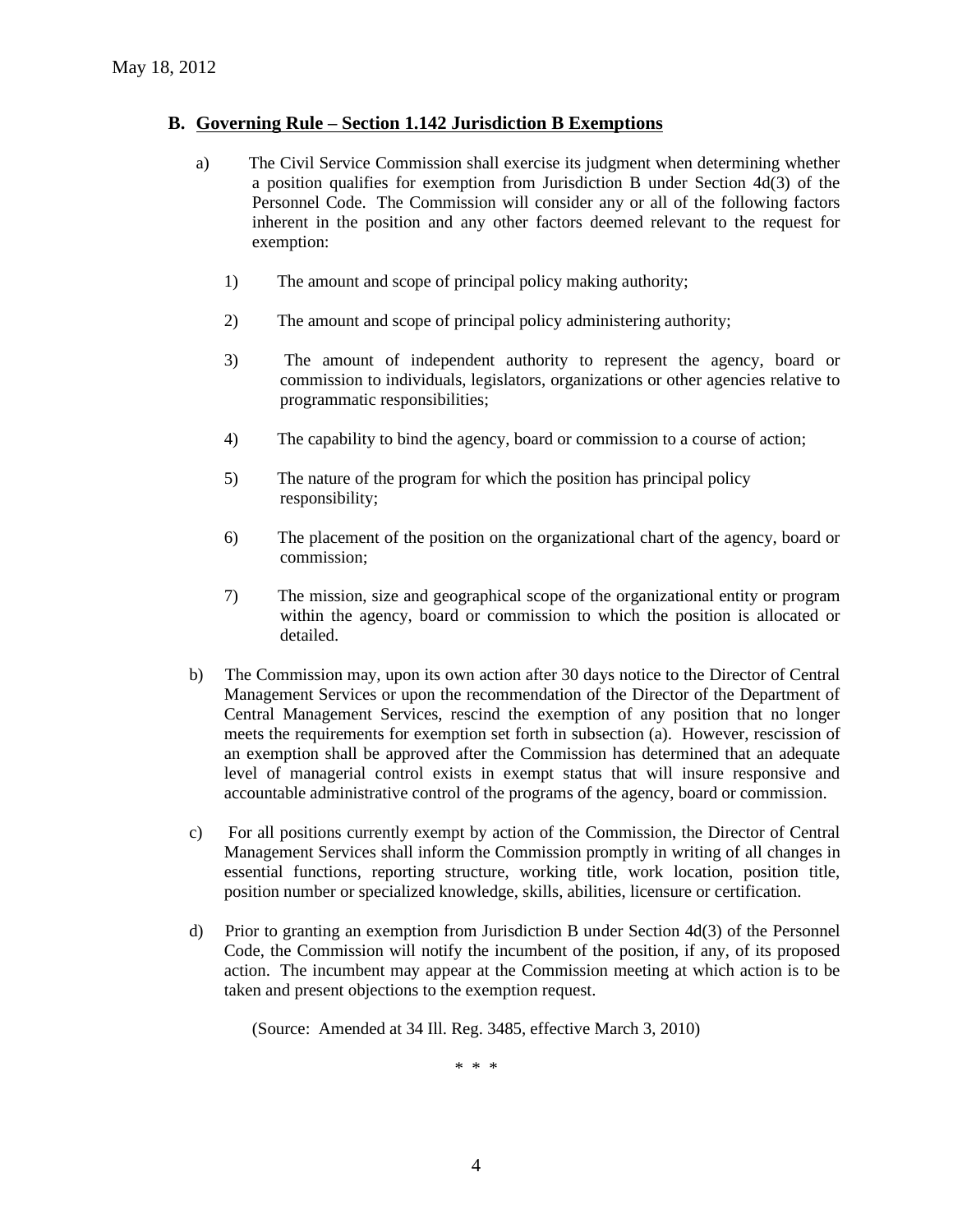# **C. Requests for 4d(3) Exemption**

Executive Director Daniel Stralka reported:

- $\bullet$ As to Item C, this request is for the Assistant Deputy Director of Programs for the Illinois Department of Employment Security, a position that reports to the Executive Deputy Director of Programs who reports to the Director. The Programs unit is responsible for operating units that represent the base functions of the agency's mission including Employment Services and Unemployment Insurance. This Assistant Deputy Director position will be responsible for monitoring the statewide performance of the program areas under the Executive Deputy Director to ensure that federal and state mandates in these areas are being carried out with authority to implement corrective measures when necessary. Assistant Deputy Director requests typically merit additional scrutiny due to the "principal" requirement of Section 4d(3), but given the nature of the program areas involved Staff was prepared to recommend approval for this position while noting it does not appear other program areas would support a similar request. Chairman Kolker inquired whether the position formulates policy. Jeanette Okulinski, Organizational Development Manager for the Illinois Department of Employment Security, responded that it only is responsible for implementing policy and ensuring consistent application throughout the agency. Betty Torres, Manager for the Illinois Department of Employment Security, added that it does this for continuity purposes.
- As to Item D, this request has been withdrawn.
- As to Item E, this request is for the Deputy Director of Policy and Advocacy, a  $\bullet$ position that reports to the Chief of Staff who reports to the Director of the Department of Children and Family Services. The agency has essentially taken three program areas – Child & Family Policy, Administrative Hearings, and Advocacy – which previously reported to other  $4d(3)$  exempt positions and relocated them under this new position. Since these program areas already supported 4d(3) exempt positions, Staff recommended approval of this request. It does appear that the remaining program areas under the previous positions will be sufficient for them to retain their exempt status. Commissioner Krey requested additional information about these three program areas. As there was no agency representative present to respond to this inquiry, Executive Director Stralka explained where each of these program areas was located in the organization prior to the establishment of the requested position.
- As to Item F, this request is for the Manager of Local Government Initiatives, a  $\bullet$ position that reports to the Director of the Department of Commerce and Economic Opportunity. This is a unique position in that it appears to have some dotted line reporting requirements with the Governor's Office and there is no specific statutory program that supports it. Instead, it serves as something of an intermediary or liaison to ensure that the needs of various local government units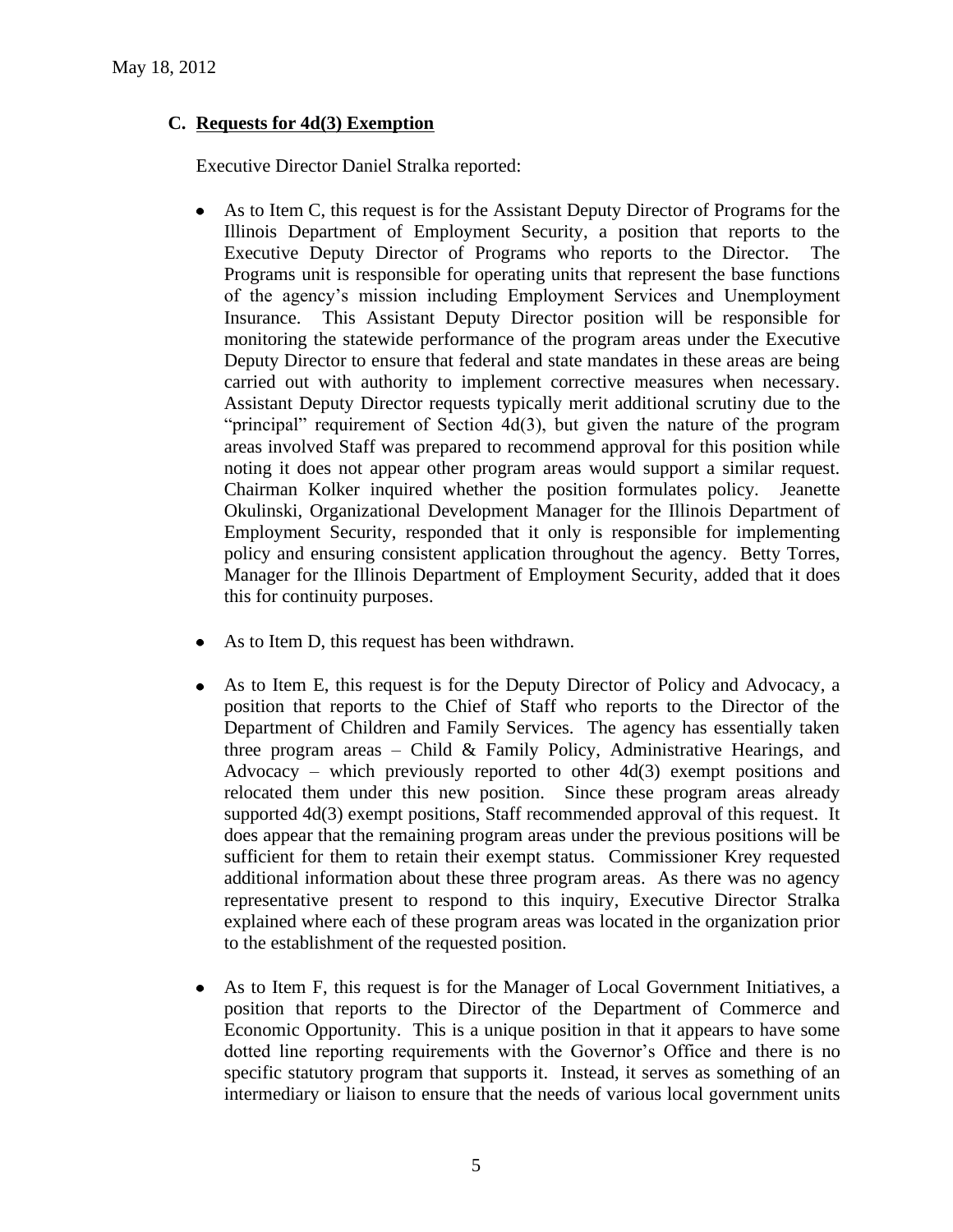are being met by agency programs, as well as keeping the agency aware of Governor's Office initiatives in this area so that agency needs are aligned with these initiatives. Staff's greatest concern was the inability to identify a specific program area to support the exemption request. At the same time, there does not appear to be any similar such exempt position within the agency and the benefit of such a cooperative approach is not questioned. Considering that along with the appointment of a new agency director, Staff recommended approval of this request. Staff noted for the Commissioner's benefit that this agency presently has 20 vacancies out of its 67 exempt positions. Bridget Devlin, Deputy Director of Human Resources, Illinois Department of Commerce & Economic Opportunity, commented that the new Director has yet to examine the organizational structure of the agency. Once that is done, some principal policy exemptions may be relinquished.

- As to Item G, this request is for the Chief of Mental Health Services, a position  $\bullet$ that reports to the Deputy Director of Program Services who reports to the Director of the Department of Juvenile Justice. This request has its genesis in a Report on the Behavioral Health Program for Youth Committed to the Department of Juvenile Justice prepared in 2010. This Report noted how the prevalence of mental health disorders in the juvenile offender population is significantly higher than the general population, and that the lack of mental health treatment leads to negative outcomes for these youth. The Report was critical of the use of contractual leadership in this program area. For that reason, the agency created this position and is seeking a principal policy exemption for it. Staff was unable to identify any other State position that fulfilled this role. The program area has a significant nexus to the mission of the agency so Staff recommended approval of this request. Chairman Kolker inquired whether the position formulates policy. Justin Slaughter, Deputy Director of Programs for the Illinois Department of Juvenile Justice, responded affirmatively.
- As to Item H, this request is for the Deputy General Counsel, a position that  $\bullet$ reports to the General Counsel who reports to the Superintendent of the Department of Lottery. Staff had initial concerns over this request because the current General Counsel position had initially received its exemption as a Deputy General Counsel at the Department of Revenue and there was concern that the Lottery was insufficient to support the exemption of both a General Counsel and Deputy General Counsel. Clarified position descriptions were provided to indicate that the General Counsel's focus would be on interpretation, implementation, and enforcement of the Private Management Agreement which is specific to the Lottery while the Deputy General Counsel would function more as a traditional agency general counsel. Given that the Commission has historically approved general counsel requests and the Lottery presents a unique situation due to the Private Management Agreement, Staff recommended approval of this request. Chairman Kolker inquired whether the position formulates policy. Sara Barnett, Chief of Staff for the Illinois Department of Lottery, responded affirmatively.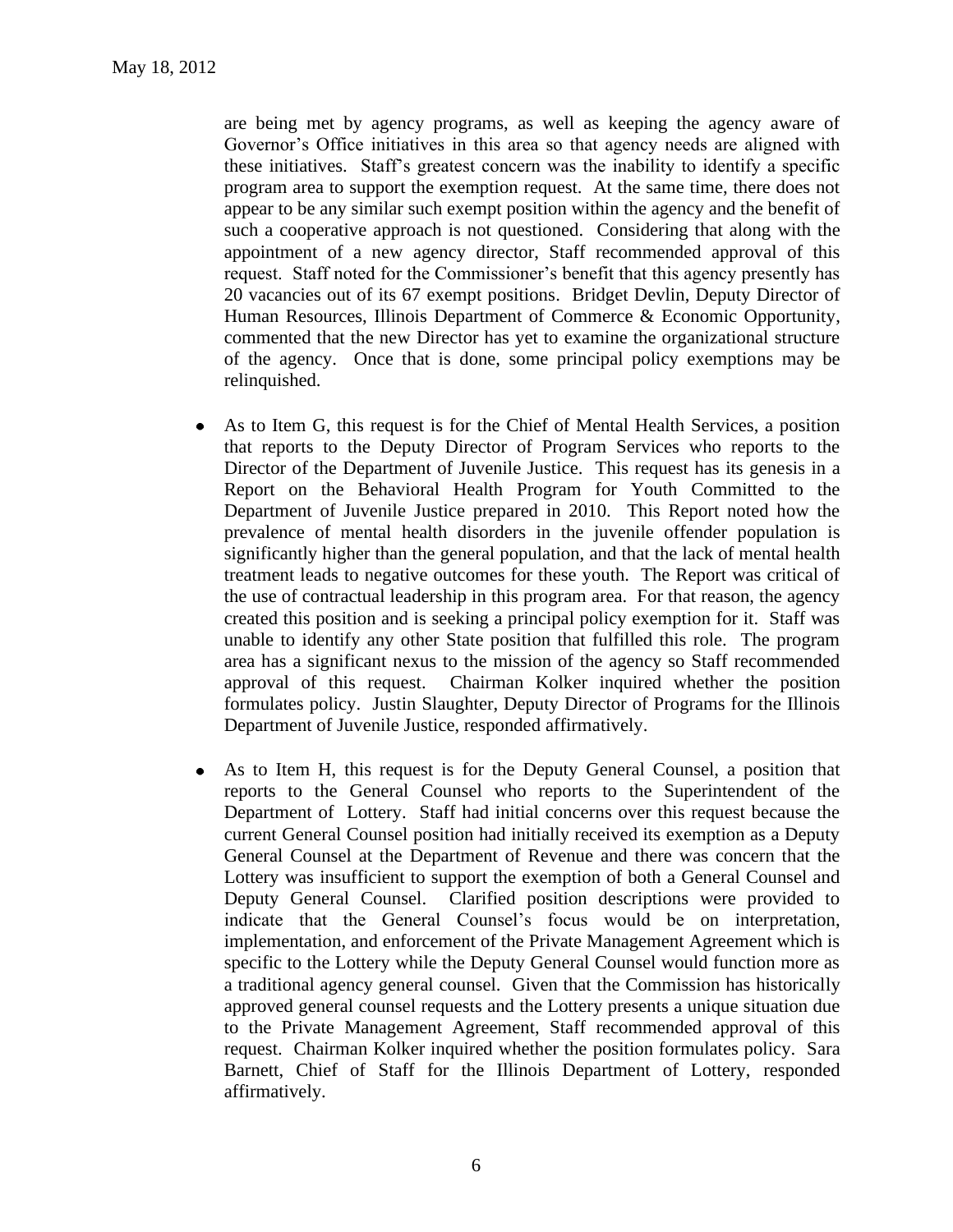**IT WAS MOVED BY COMMISSIONER KREY, SECONDED BY COMMISSIONER DALIANIS, AND THE MOTION ADOPTED 5-0 TO GRANT THE REQUESTS FOR 4D(3) EXEMPTION FOR THE FOLLOWING POSITIONS:**

- **C: Employment Security-Assistant Deputy Director of Programs**
- **E: Children & Family Services-Deputy Director of the Division of Policy and Advocacy**
- **F: Commerce and Economic Opportunity-Manager of Local Government Initiatives**
- **G: Juvenile Justice-Chief of Mental Health Services**
- **H: Lottery-Deputy General Counsel**

**The following 4d(3) exemption requests were granted on May 18, 2012:**

| <b>Position Number</b>  | 40070-44-40-010-00-01                                    |  |
|-------------------------|----------------------------------------------------------|--|
| <b>Position Title</b>   | Senior Public Service Administrator                      |  |
| Bureau/Division         | Programs                                                 |  |
| <b>Functional Title</b> | <b>Assistant Deputy Director of Programs</b>             |  |
| Incumbent               | Vacant                                                   |  |
|                         | Executive Deputy Director of Programs who reports to the |  |
| Supervisor              | Director                                                 |  |
| Location                | <b>Cook County</b>                                       |  |

## **C. Illinois Department of Employment Security**

#### **E. Illinois Department of Children & Family Services**

| <b>Position Number</b>  | 40070-16-65-000-00-01                                  |
|-------------------------|--------------------------------------------------------|
| <b>Position Title</b>   | Senior Public Service Administrator                    |
| Bureau/Division         | Policy and Advocacy                                    |
| <b>Functional Title</b> | Deputy Director of the Division of Policy and Advocacy |
| Incumbent               | Vacant                                                 |
| Supervisor              | Chief of Staff who reports to the Director             |
| Location                | <b>Sangamon County</b>                                 |

#### **F. Illinois Dept. of Commerce & Economic Opportunity**

| <b>Position Number</b>  | 40070-42-00-015-00-01                            |  |
|-------------------------|--------------------------------------------------|--|
| <b>Position Title</b>   | Senior Public Service Administrator              |  |
| Bureau/Division         | Director's Office / Local Government Initiatives |  |
| <b>Functional Title</b> | Manager of Local Government Initiatives          |  |
| Incumbent               | Vacant                                           |  |
| Supervisor              | Director                                         |  |
| Location                | <b>Cook County</b>                               |  |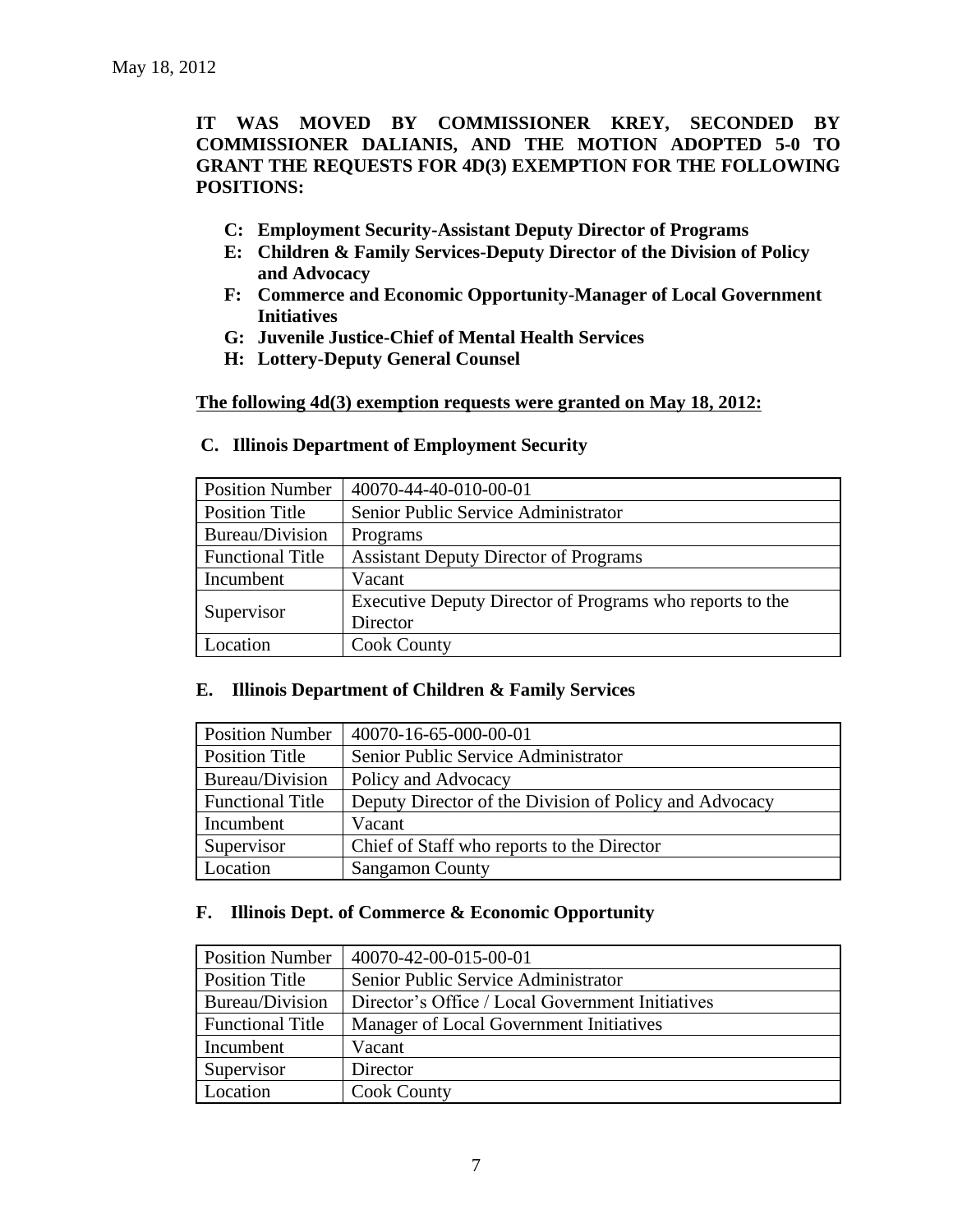| <b>Position Number</b>  | 40070-27-00-210-00-01                                  |  |
|-------------------------|--------------------------------------------------------|--|
| <b>Position Title</b>   | Senior Public Service Administrator                    |  |
| Bureau/Division         | Programs                                               |  |
| <b>Functional Title</b> | <b>Chief of Mental Health Services</b>                 |  |
| Incumbent               | Vacant                                                 |  |
|                         | Deputy Director of Program Services who reports to the |  |
| Supervisor              | Director                                               |  |
| Location                | <b>Cook County</b>                                     |  |

# **G. Illinois Department of Juvenile Justice**

# **H. Illinois Department of Lottery**

| <b>Position Number</b>  | 40070-45-02-200-00-01                             |  |
|-------------------------|---------------------------------------------------|--|
| <b>Position Title</b>   | Senior Public Service Administrator               |  |
| Bureau/Division         | Legal                                             |  |
| <b>Functional Title</b> | <b>Deputy General Counsel</b>                     |  |
| Incumbent               | Vacant                                            |  |
| Supervisor              | General Counsel who reports to the Superintendent |  |
| Location                | <b>Cook County</b>                                |  |

# **I. Proposed Rescissions in accordance with Section 1.142(b) of the Rules of the Civil Service Commission**

Executive Director Stralka first noted that the reason most of these positions were included for proposed rescission was due to extended vacancy in excess of 2 years. On April 17, 2012, he provided notice to the Director of Central Management Services in accordance with Commission Rules followed by letters to all affected agency directors notifying them of which positions may be placed on this month's agenda for rescission and why. These notices included 35 positions. Since that time, there were many telephone calls, e-mails, and correspondence with agency representatives about these proposed rescissions. Many issues were resolved during this initial period with many of these positions so that when it came time to finalize the agenda only 14 positions were included for the Commission to determine if their 4d(3) exemption should be rescinded. As a reminder, Commission rules provide that rescissions shall be approved only after the Commission has determined that an adequate level of managerial control exists in exempt status which will insure responsive and accountable administrative control of agency programs. It was Commission staff's position that such control exists for all these proposed rescissions.

As to Item I1, the agency has indicated that HB5926 is pending which would  $\bullet$ essentially strip the program that supports this exemption from the agency and give it to an outside entity. The agency suggested denying this rescission pending the outcome of that bill. Staff was in agreement with this. Roneta Taylor, Division Manager of Technical Services for the Illinois Department of Central Management Services, confirmed this information.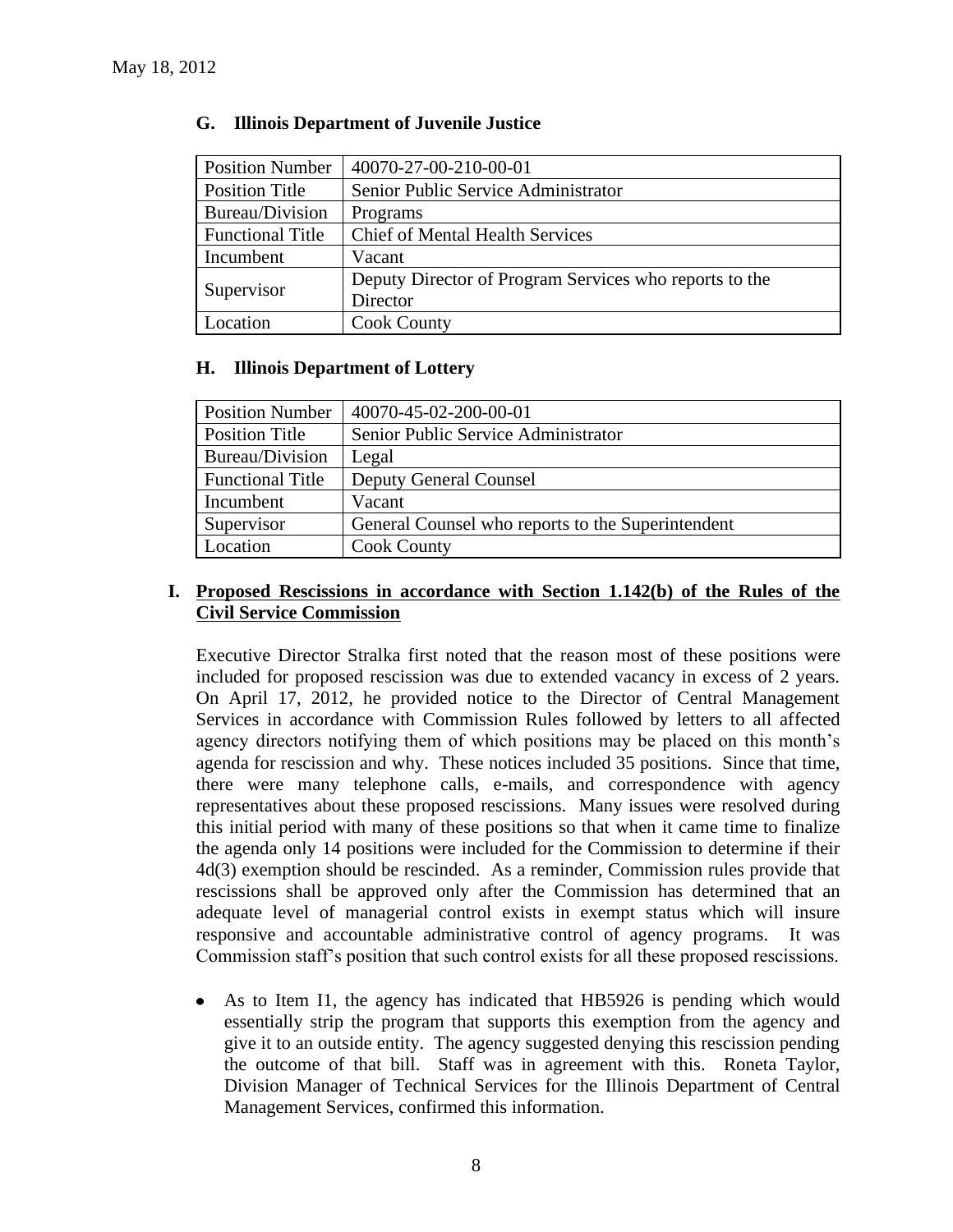- As to Items I2-4, Staff never received a response to its inquiry on May 8 for additional information. However, Staff noted that the agency has a new Director and that there is a history with this agency's positions and their collective bargaining status which apparently affected its ability to fill them. There was a consensus among the Commissioners to allow the new Director additional time to fill these positions.
- $\bullet$ As to Items I5-7, these are Assistant Wardens at Correctional Facilities and are presently filled by temporary appointment. I7 has been vacant since 2005 while the other two have been vacant since 2007. The exemption audit conducted by the Illinois Auditor General's Office indicated that the Commission should continuously monitor positions that have been vacant as long as these have been, though it made no mention of the impact of temporary appointments. Karey Wanless, Personnel Manager for the Illinois Department of Corrections, represented that there are pending epars seeking to fill these positions on a permanent basis with the individuals who are presently temporarily assigned to them.
- As to Item I8, this position has been filled so Staff recommended denial of this  $\bullet$ request.
- As to Item I9, this position has been vacant since 2008. There is no pending  $\bullet$ appointment and other positions at its level appear to be term appointments. Staff recommended granting this rescission.
- As to Item I10, this is a Tinley Park based position which is vacant. The facility has been closed. Staff recommended granting this rescission. Both Illinois Department of Human Services representatives (Jackie Manker, Associate Director and Rebecca Paz, Interim Human Resources Manager) argued in favor of retaining the exempt status since the position would shortly be clarified to represent a change in its responsibilities. While the position had previously been granted exempt status due its responsibilities at Tinley Park, it has regional responsibilities which extend beyond Tinley Park. In addition, the functions which had been performed at Tinley Park have not gone away but will now be performed by other hospital facilities in the region and the position's responsibilities overseeing these functions have not been eliminated. They requested an additional six months to allow time for the agency to clarify the position description form. After additional discussion in which all Commissioners participated, it was the consensus to allow this.
- As to Items I11-13, these are all Assistant Warden positions at Juvenile Justice facilities. The agency has requested that these rescissions be denied pending a decision on facility closures since they may be needed to transfer incumbents. Staff was in agreement with this.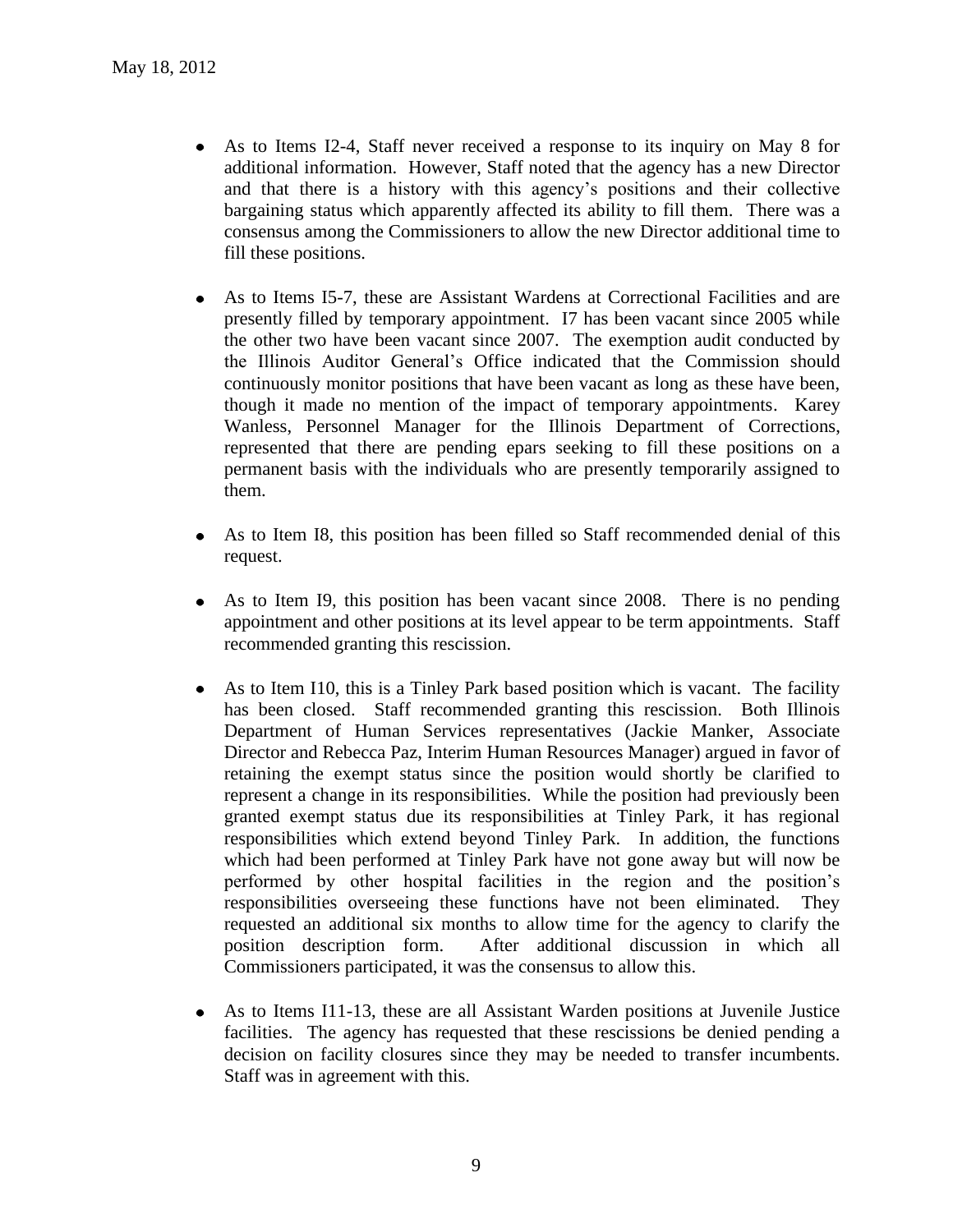As to Item I14, the agency never responded to Staff's notice or inquiries. Staff recommended granting this rescission.

**IT WAS MOVED BY CHAIRMAN KOLKER, SECONDED BY COMMISSIONER CUMMINGS, AND THE MOTION ADOPTED 5-0 TO APPROVE AND DENY THE PROPOSED RESCISSIONS FROM 4D(3) EXEMPTION FOR THE FOLLOWING POSITIONS:**

- **I1: Manager, Risk Management (CMS)**
- **I2: Legislative Liaison-International Trade Office (CEO)**
- **I3: Manager, Grant Unit (CEO)**
- **I4: Regional Manager (East Central) (CEO)**
- **I5: Assistant Warden Programs-Vienna (DOC)**
- **I6: Assistant Warden Operations-Hill (DOC)**
- **I7: Assistant Warden Programs-Western Illinois (DOC)**
- **I8: Director, Business Services (DHS)**
- **I9: Chief, Recruitment & Selection (DHS)**
- **I10: Regional Executive Director-Tinley Park (DHS)**
- **I11: Assistant Warden Programs-IYC Chicago (DJJ)**
- **I12: Assistant Warden Operations-IYC Chicago (DJJ)**
- **I13: Assistant Warden Programs-Harrisburg (DJJ)**
- **I14: Chief Financial Officer (ISP)**

#### **The following 4d(3) exemptions were rescinded on May 18, 2012:**

| <b>Agenda</b><br>Item | Agency     | <b>Position Number</b>                          | <b>Functional Title</b>                                |
|-----------------------|------------|-------------------------------------------------|--------------------------------------------------------|
| I9                    | <b>DHS</b> |                                                 | 40070-10-11-200-00-01   Chief, Recruitment & Selection |
| 14                    | ISP        | 40070-21-12-000-00-01   Chief Financial Officer |                                                        |

## **The following 4d(3) exemption rescissions were denied on May 18, 2012:**

|    | <b>Item   Agency</b> | <b>Position Number</b>                      | <b>Functional Title</b>                           |
|----|----------------------|---------------------------------------------|---------------------------------------------------|
|    | <b>CMS</b>           |                                             | 40070-37-32-000-00-01   Manager, Risk Management  |
| I2 | <b>CEO</b>           | $37015 - 42 - 00 - 000 - 01 - 01$           | Legislative Liaison-International Trade<br>Office |
| Ι3 | CEO                  | 40070-42-00-220-00-01   Manager, Grant Unit |                                                   |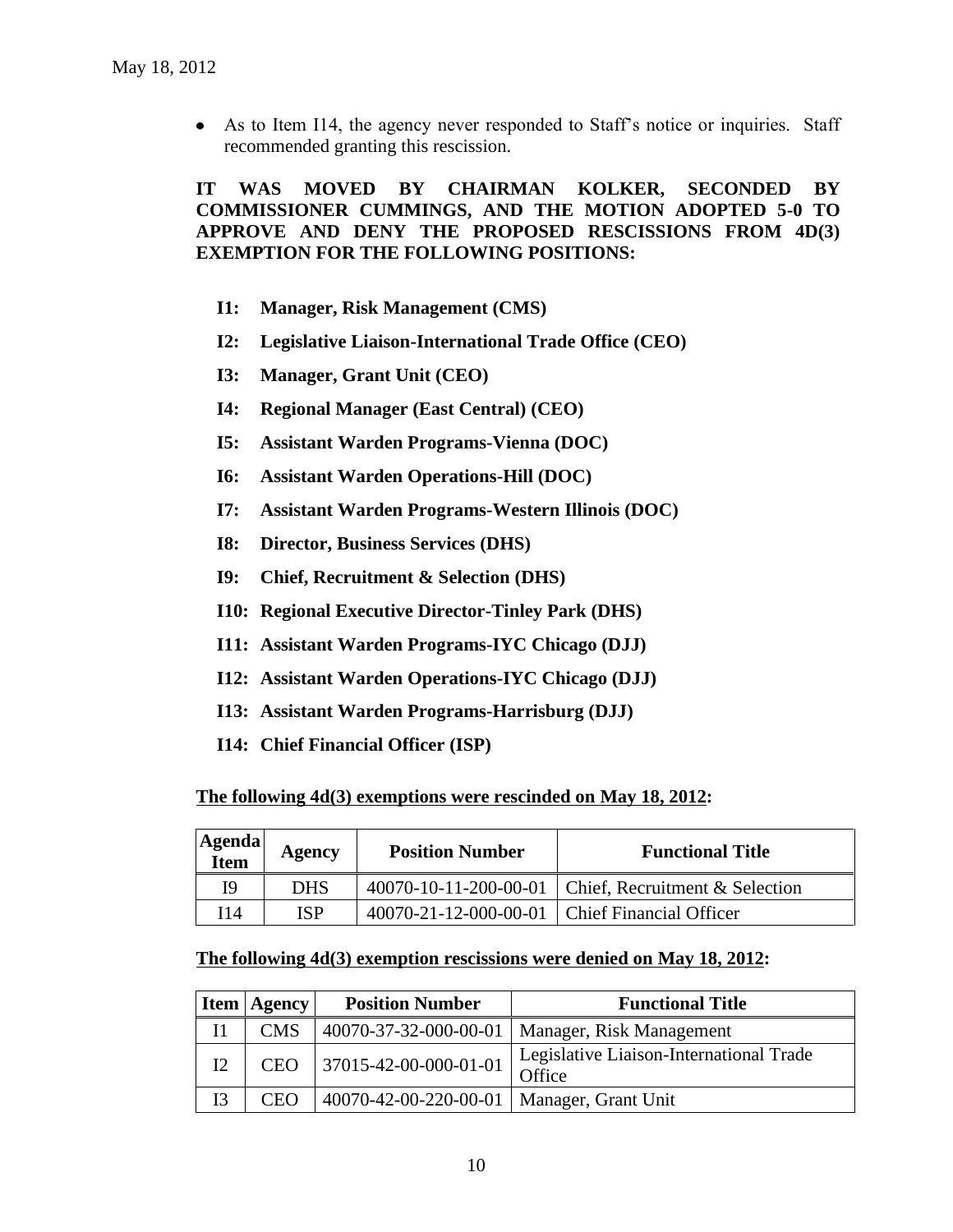| Item           | <b>Agency</b> | <b>Position Number</b> | <b>Functional Title</b>                     |
|----------------|---------------|------------------------|---------------------------------------------|
| I4             | <b>CEO</b>    | 40070-42-10-300-00-01  | <b>Regional Manager (East Central)</b>      |
| I <sub>5</sub> | DOC           | 40070-29-86-200-00-01  | Assistant Warden Programs-Vienna            |
| I6             | DOC           | 40070-29-98-300-00-01  | <b>Assistant Warden Operations-Hill</b>     |
| I7             | DOC           | 40070-29-99-200-00-01  | Assistant Warden Programs-Western IL        |
| <b>I8</b>      | <b>DHS</b>    | 40070-10-10-000-00-01  | Director, Business Services                 |
| I10            | <b>DHS</b>    | 40070-10-85-000-00-21  | Regional Executive Director-Tinley Park     |
| I11            | <b>DJJ</b>    | 40070-27-17-200-00-01  | Asst. Warden Programs-IYC Chicago           |
| 112            | <b>DJJ</b>    | 40070-27-17-300-00-01  | Asst. Warden Operations-IYC Chicago         |
| I13            | <b>DJJ</b>    | 40070-27-20-200-00-01  | <b>Assistant Warden Programs-Harrisburg</b> |

#### VII. CLASS SPECIFICATIONS

• None submitted.

**IT WAS MOVED BY COMMISSIONER DALIANIS, SECONDED BY COMMISSIONER KREY, AND THE MOTION ADOPTED 5-0 TO DISAPPROVE ANY CLASS SPECIFICATIONS RECEIVED BY THE COMMISSION NOT CONTAINED IN THIS REPORT TO ALLOW ADEQUATE STUDY.** 

# VIII. MOTION TO CLOSE A PORTION OF THE MEETING

**IT WAS MOVED BY COMMISSIONER CUMMINGS, SECONDED BY COMMISSIONER DALIANIS, AND BY ROLL CALL VOTE THE MOTION ADOPTED 5-0 TO CLOSE A PORTION OF THE MEETING PURSUANT TO SUBSECTIONS 2(c)(1), 2(c)(4), 2(c)(5), AND 2(c)(11) OF THE OPEN MEETINGS ACT.**

| <b>KOLKER</b>   | YES. | <b>CUMMINGS</b>       | <b>YES</b> |
|-----------------|------|-----------------------|------------|
| <b>DALIANIS</b> | YES  | <b>FITZGERALD YES</b> |            |
| <b>KREY</b>     | YES. |                       |            |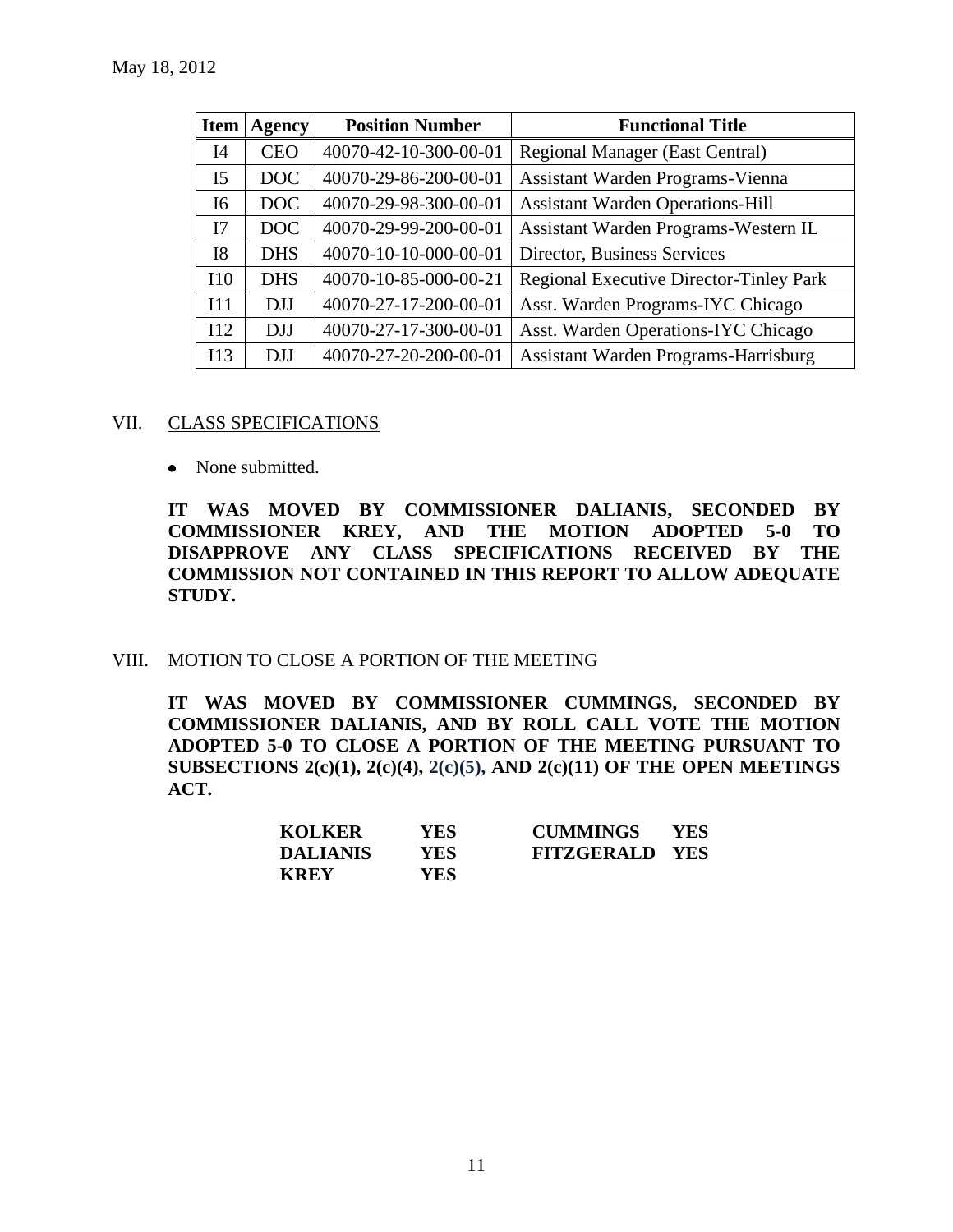#### IX. RECONVENE THE OPEN MEETING

Upon due and proper notice the regular open meeting of the Illinois Civil Service Commission was reconvened at 400 West Monroe Street, Suite 306, Springfield, Illinois at 1:50 p.m.

## PRESENT

Chris Kolker, Chairman; Anita M. Cummings, Ares G. Dalianis (by telephone), Garrett P. FitzGerald (by telephone), and Susan Moylan Krey, Commissioners; Daniel Stralka, Executive Director; Andrew Barris, Assistant Executive Director; and John Knight.

# X. NON-MERIT APPOINTMENT REPORT

The Personnel Code permits non-merit appointments for a limited period of time, i.e., emergency appointments shall not exceed 60 days and shall not be renewed, and positions shall not be filled on a temporary or provisional basis for more than six months out of any twelve-month period. Consecutive non-merit appointments are not violative of the Code; however, they do present a possible evasion of merit principles and should be monitored. Set forth below is the number of consecutive non-merit appointments made by each department. These statistics are from the Illinois Department of Central Management Services' Consecutive Non-Merit Report.

| Agency                                | 3/31/12       | 4/30/12 | 4/30/11                     |
|---------------------------------------|---------------|---------|-----------------------------|
| Aging                                 |               |         |                             |
| Arts Council                          |               |         |                             |
| <b>Central Management Services</b>    |               | O       |                             |
| <b>Children and Family Services</b>   | $\mathcal{D}$ | 3       | $\mathcal{D}_{\mathcal{L}}$ |
| Corrections                           |               |         |                             |
| <b>Employment Security</b>            |               | 0       | 5                           |
| <b>Healthcare and Family Services</b> |               | 3       |                             |
| <b>Historic Preservation Agency</b>   |               | A       |                             |
| Human Rights                          |               |         |                             |
| <b>Human Services</b>                 |               | 4       |                             |
| <b>Natural Resources</b>              | 8             |         | 9                           |
| Property Tax Appeal Board             |               |         |                             |
| <b>State Fire Marshal</b>             |               |         |                             |
| Transportation                        | 10            | O       |                             |
| Totals                                | 29            | 15      | 26                          |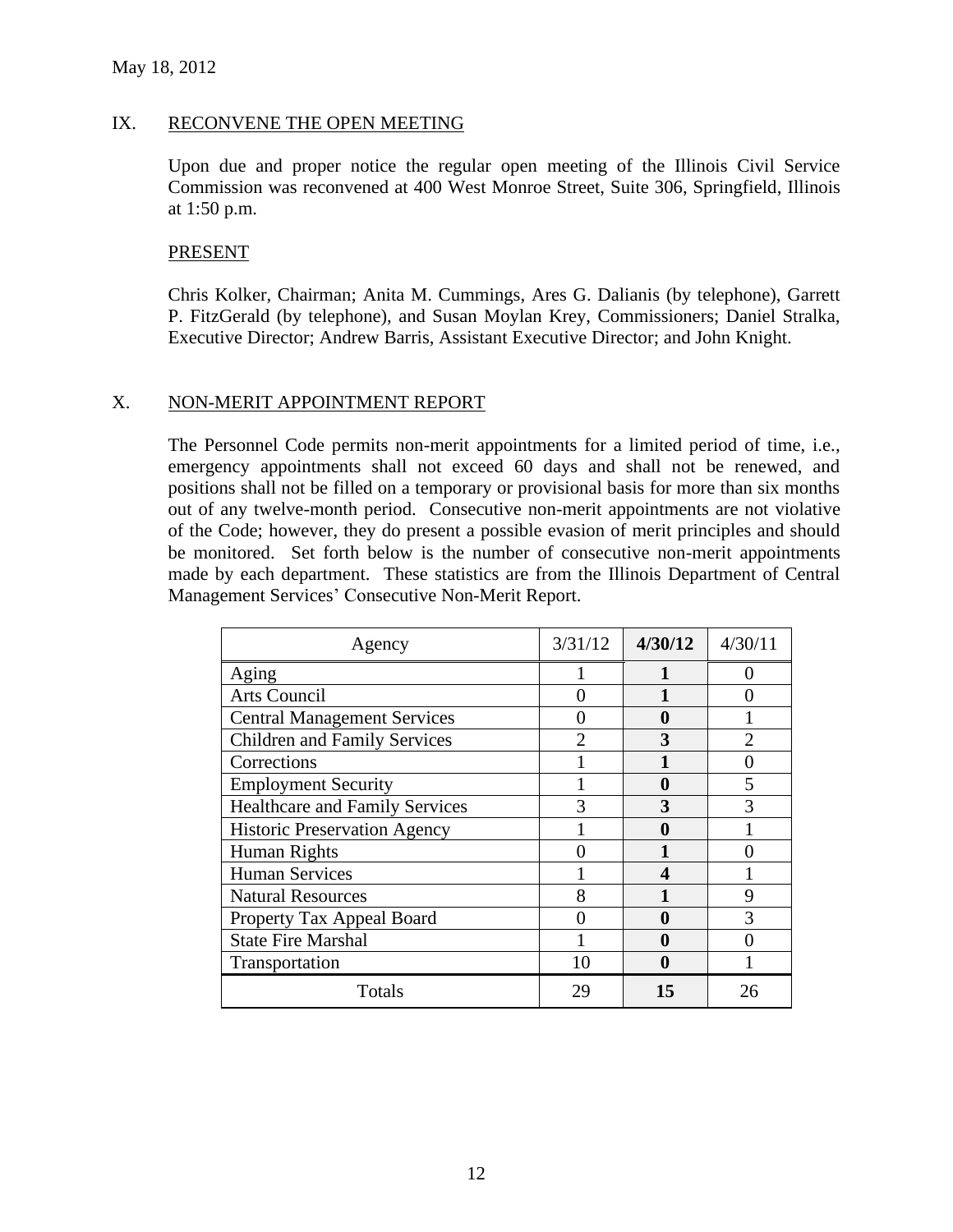# XI. INTERLOCUTORY APPEALS

## **RV-33-12**

| Employee      | John S. Knight               | <b>Appeal Date</b>   | 12/06/11                        |
|---------------|------------------------------|----------------------|---------------------------------|
| Agency        | <b>Human Services</b>        | <b>Decision Date</b> | 04/19/12                        |
| Type          | <b>Rule Violation</b>        | ALJ                  | <b>Andrew Barris</b>            |
| Allegation(s) | <b>Violation of Sections</b> | Proposal for         | Dismissed subject to            |
|               | 302.150(j) and 310.470       | Decision             | approval of Commission; no      |
|               | of the Personnel Rules       |                      | jurisdiction (untimely filing). |

**IT WAS MOVED BY COMMISSIONER DALIANIS, SECONDED BY COMMISSIONER FITZGERALD, AND BY ROLL CALL VOTE OF 5-0 THE MOTION ADOPTED TO AFFIRM AND ADOPT THE ADMINISTRATIVE LAW JUDGE'S PROPOSAL FOR DECISION THAT THE EMPLOYEE'S FAILURE TO FILE HIS APPEAL WITHIN 180 DAYS AFTER HE KNEW, RECEIVED WRITTEN NOTICE OF, OR THROUGH THE USE OF REASONABLE DILIGENCE, SHOULD HAVE KNOWN OF THE ALLEGED VIOLATION RESULTED IN THE COMMISSION HAVING NO JURISDICTION OVER THIS MATTER. THE APPEAL IS DISMISSED.**

| <b>KOLKER</b>   | YES  | <b>CUMMINGS</b>       | <b>YES</b> |
|-----------------|------|-----------------------|------------|
| <b>DALIANIS</b> | YES  | <b>FITZGERALD YES</b> |            |
| <b>KREY</b>     | YES. |                       |            |

**DA-40-12**

| Employee   | Eric R. Nuttall      | <b>Appeal Date</b>       | 01/26/12                                                         |
|------------|----------------------|--------------------------|------------------------------------------------------------------|
| Agency     | Corrections          | <b>Decision Date</b>     | 05/04/12                                                         |
| Type       | Discharge            | ALJ                      | <b>Andrew Barris</b>                                             |
| <b>ALJ</b> | <b>Andrew Barris</b> | Proposal for<br>Decision | Grant Motion to Dismiss subject to<br>approval of Commission; no |
|            |                      |                          | jurisdiction (untimely filing)                                   |

**IT WAS MOVED BY COMMISSIONER KREY, SECONDED BY COMMISSIONER CUMMINGS, AND BY ROLL CALL VOTE OF 5-0 THE MOTION ADOPTED TO AFFIRM AND ADOPT THE ADMINISTRATIVE LAW JUDGE'S PROPOSAL FOR DECISION THAT THE EMPLOYEE'S FAILURE TO FILE HIS APPEAL WITHIN 15 DAYS AFTER RECEIPT OF THE APPROVED CHARGES RESULTED IN THE COMMISSION HAVING NO JURISDICTION OVER THIS MATTER. THE MOTION TO DISMISS IS GRANTED.**

| <b>KOLKER</b>   | <b>YES</b> | <b>CUMMINGS</b>       | <b>YES</b> |
|-----------------|------------|-----------------------|------------|
| <b>DALIANIS</b> | <b>YES</b> | <b>FITZGERALD YES</b> |            |
| <b>KREY</b>     | YES        |                       |            |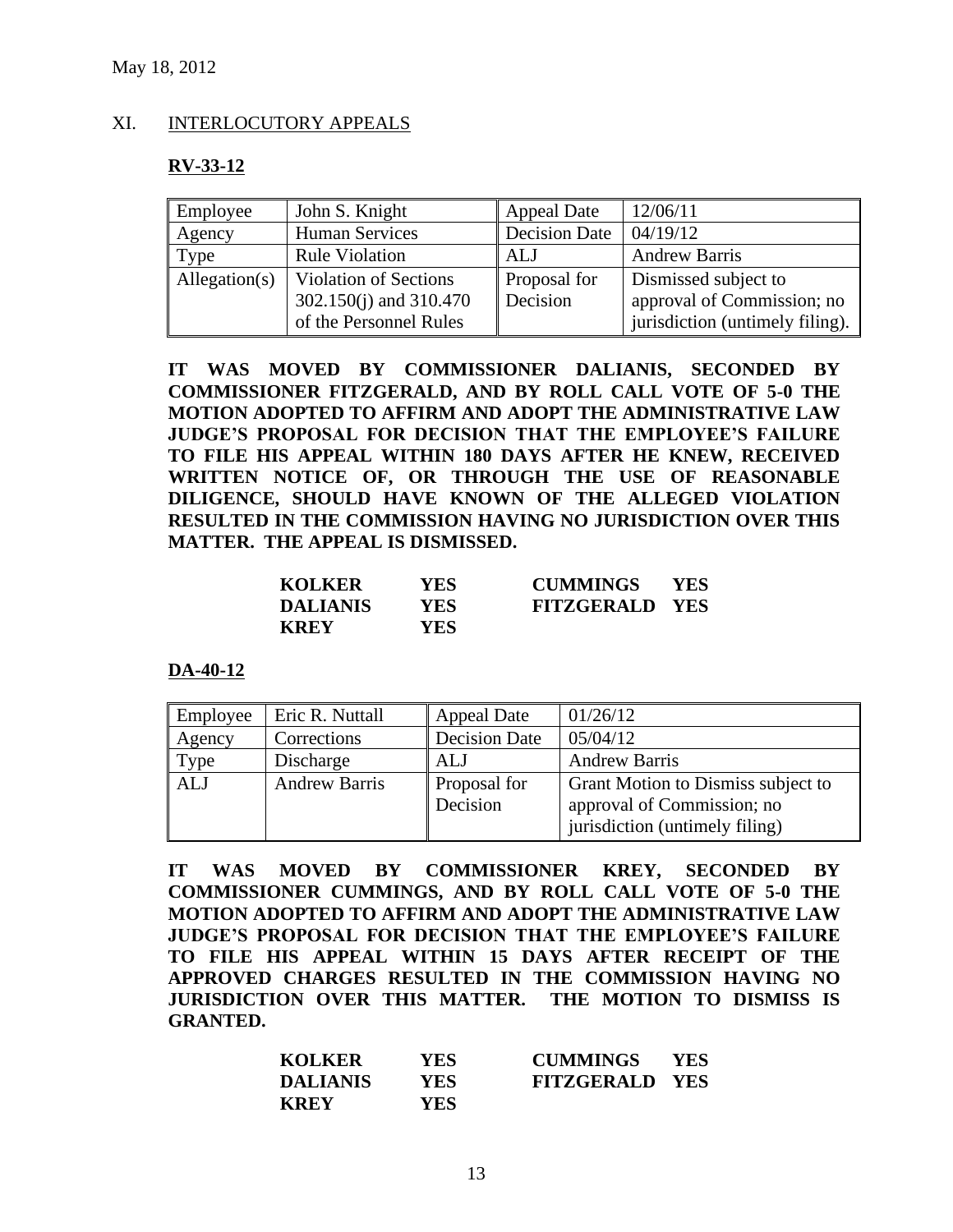# XII. PUBLICLY ANNOUNCED DECISIONS RESULTING FROM APPEAL

# **DA-11-12**

| Employee | Trisha Bavender      | Appeal Date         | 08/23/11          |
|----------|----------------------|---------------------|-------------------|
| Agency   | Revenue              | Decision Date       | 05/04/12          |
| Type     | Discharge            | <b>Proposal for</b> | Discharge upheld. |
| ALJ      | <b>Andrew Barris</b> | Decision            |                   |

**IT WAS MOVED BY COMMISSIONER CUMMINGS, SECONDED BY COMMISSIONER KREY, AND BY ROLL CALL VOTE OF 5-0 THE MOTION ADOPTED TO AFFIRM AND ADOPT THE ADMINISTRATIVE LAW JUDGE'S PROPOSAL FOR DECISION THAT THE CHARGES HAVE BEEN PARTIALLY PROVEN AND WARRANT DISCHARGE FOR THE REASONS SET FORTH IN THE PROPOSAL FOR DECISION DATED MAY 4, 2012.**

| <b>KOLKER</b>   | YES  | <b>CUMMINGS</b>       | <b>YES</b> |
|-----------------|------|-----------------------|------------|
| <b>DALIANIS</b> | YES. | <b>FITZGERALD YES</b> |            |
| <b>KREY</b>     | YES. |                       |            |

# **RV-52-11<sup>1</sup>**

| Employee      | Lori Churchill                      | <b>Appeal Date</b>   | 05/19/11             |
|---------------|-------------------------------------|----------------------|----------------------|
| Agency        | <b>Central Management Services</b>  | <b>Decision Date</b> | 04/20/12             |
| Type          | <b>Rule Violation</b>               | <b>ALJ</b>           | <b>Andrew Barris</b> |
| Allegation(s) | Violation of Section 301.170 of the | Proposal for         | No violation.        |
|               | Personnel Rules, Sections 310.20,   | Decision             |                      |
|               | 310.80, 310.90 and 310.100 of the   |                      |                      |
|               | Pay Plan                            |                      |                      |

# **RV-54-11**

 $\overline{a}$ 

| Employee      | Laurie Kohnen                       | <b>Appeal Date</b>   | 06/17/11             |
|---------------|-------------------------------------|----------------------|----------------------|
| Agency        | <b>Central Management Services</b>  | <b>Decision Date</b> | 04/20/12             |
| Type          | <b>Rule Violation</b>               | <b>ALJ</b>           | <b>Andrew Barris</b> |
| Allegation(s) | Violation of Section 301.170 of the | Proposal for         | No violation.        |
|               | Personnel Rules, Sections 310.20,   | Decision             |                      |
|               | 310.80, 310.90 and 310.100 of the   |                      |                      |
|               | Pay Plan                            |                      |                      |

<sup>&</sup>lt;sup>1</sup> RV-52-11, RV-54-11, and RV-8-12 were consolidated on December 1, 2011.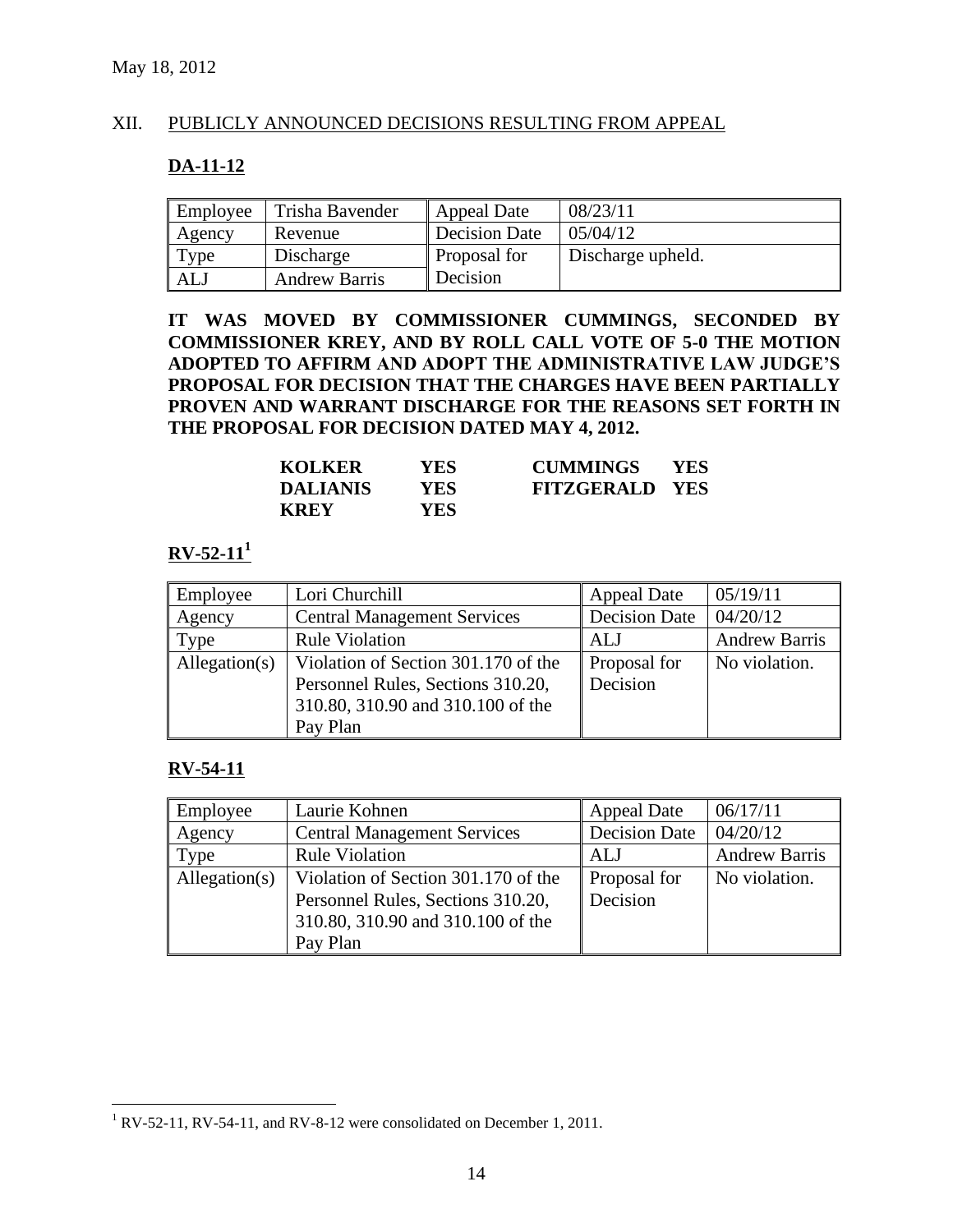# **RV-8-12**

| Employee      | Kathryn Rehwaldt                    | <b>Appeal Date</b>   | 08/10/11             |
|---------------|-------------------------------------|----------------------|----------------------|
| Agency        | <b>Central Management Services</b>  | <b>Decision Date</b> | 04/20/12             |
| Type          | <b>Rule Violation</b>               | ALJ                  | <b>Andrew Barris</b> |
| Allegation(s) | Violation of Section 301.170 of the | Proposal for         | No violation.        |
|               | Personnel Rules, Sections 310.20,   | Decision             |                      |
|               | 310.80, 310.90 and 310.100 of the   |                      |                      |
|               | Pay Plan                            |                      |                      |

**IT WAS MOVED BY COMMISSIONER KREY, SECONDED BY COMMISSIONER DALIANIS, AND BY ROLL CALL VOTE OF 5-0 THE MOTION ADOPTED TO AFFIRM AND ADOPT THE ADMINISTRATIVE LAW JUDGE'S PROPOSAL FOR DECISION THAT THE EMPLOYEES HAVE NOT PROVEN BY A PREPONDERANCE OF THE EVIDENCE THAT A VIOLATION OF THE PERSONNEL CODE OR PERSONNEL RULES OCCURRED AS ALLEGED. THE APPEALS ARE DENIED.**

| <b>KOLKER</b>   | YES. | <b>CUMMINGS</b>       | <b>YES</b> |
|-----------------|------|-----------------------|------------|
| <b>DALIANIS</b> | YES. | <b>FITZGERALD YES</b> |            |
| <b>KREY</b>     | YES. |                       |            |

# XIII. STAFF REPORT

Executive Director Daniel Stralka reported:

- Ethics Training certifications were still pending from three Commissioners and due by the end of the year.
- The Commission has completed both its House and Senate Appropriation Committee hearings. There has not been any subsequent information about its fiscal year 2013 budget request.
- The appointments for Commissioners Krey, FitzGerald, and Cummings were confirmed by the Senate on April 26, 2012.
- It is likely that the Commission will be relocating its Springfield office. Due to time constraints, Central Management Services has advised Staff that there will be a need to sign an extension of the lease at the current location. Staff is waiting for additional detail from CMS, but Executive Director Stralka is seeking authority by Motion of the Commission to enter into any extension.
- All Statements of Economic Interests forms were filed with the Secretary of State on April 30, 2012. Stamped copies are available if needed.